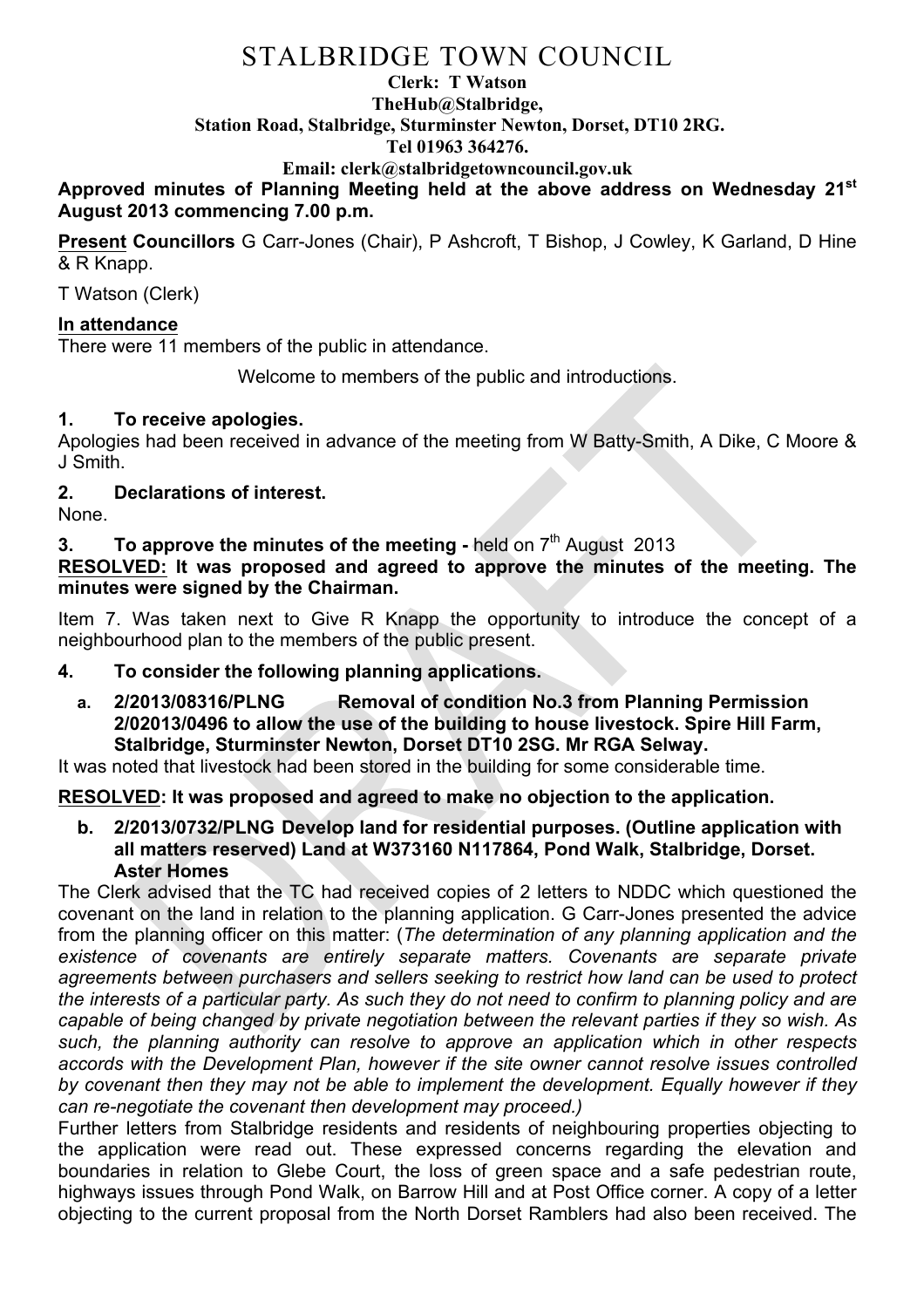# STALBRIDGE TOWN COUNCIL

#### **Clerk: T Watson TheHub@Stalbridge, Station Road, Stalbridge, Sturminster Newton, Dorset, DT10 2RG. Tel 01963 364276.**

#### **Email: clerk@stalbridgetowncouncil.gov.uk**

reasons for the objection were highway safety, adverse impact on the conservation area and loss of amenity for users of the public right of way.

There was an extensive period of public speech. Whilst there was a general understanding that the land owned by NDDC would have some form of development, the density of the current proposal which is in excess of the local plan was not felt to be in keeping adjacent to the conservation area and excessive in relation to the size of Stalbridge as a country town. Concerns were expressed at the closeness to the boundaries of adjacent properties and the detrimental effect on the biodiversity of the area caused by the total loss of the pocket of green space. It was felt that a single access to the site was not adequate and that further detailed investigation was essential to ensure that the current surface water drainage system was adequate to accommodate the development. Concerns were also expressed at the close proximity to a site of archaeological interest and how this would be dealt with. The unusual situation of NDDC being both land owner and the planning authority was felt to be a sensitive one and it was hoped that NDDC would conduct the matter with integrity. The Chairman answered questions regarding the planning process for the application and encouraged members of the public to focus on relevant planning matters in their consideration of the application.

Members appreciated the need for housing for local people and that when the covenants were put in place there was some recognition that the area would be developed However it was felt that the current application represents too great a density of dwellings and that a development of less impact would be suitable on the site.

It was felt that the application content may have some contradiction regarding the local development plan and that Policy 2.5 was relevant, as the size of the development was considered to be major in relation to the size of the town.

Members were keen to see a quality development where the architecture and materials reflect the surrounding area. Concerns were expressed as to whether the local infrastructure in terms of the local school, drainage and highways was adequate to accommodate the application.

There was disappointment at the total loss of green amenity space which is currently used for informal play and disagreement with the assessment on the condition of some of the trees proposed to be felled. It was also felt to be important to maintain adequate access and boundaries to the allotment current garden site.

It was understood that there would be a mix of social and private housing on the site and members were keen for the development to reflect the needs of local residents which in the majority was for 1 bed homes. This could be facilitated by building of bungalows which would have a lower impact. There was general agreement that the detail of any development on the site should have total local involvement, to come to the best possible solution for all parties.

**RESOLVED: It was proposed and unanimously agreed to advise that Members accept that a degree of development based on local needs will take place on the site. However they wish to see less density and the inclusion of specific amenity / open space and the protection of the boundaries and adequate access to the current allotment gardens. Due careful consideration must be given to the adjacent properties and their environs. There must be extensive assessment on the impact and adequacy of the local infrastructure. Members would expect any development to be of the highest calibre and of a similarly quality to 'Bakersfield'. In conclusion further consultation is crucial in conjunction with the Town Council on all reserved matters with regard to the overall development of the site.**